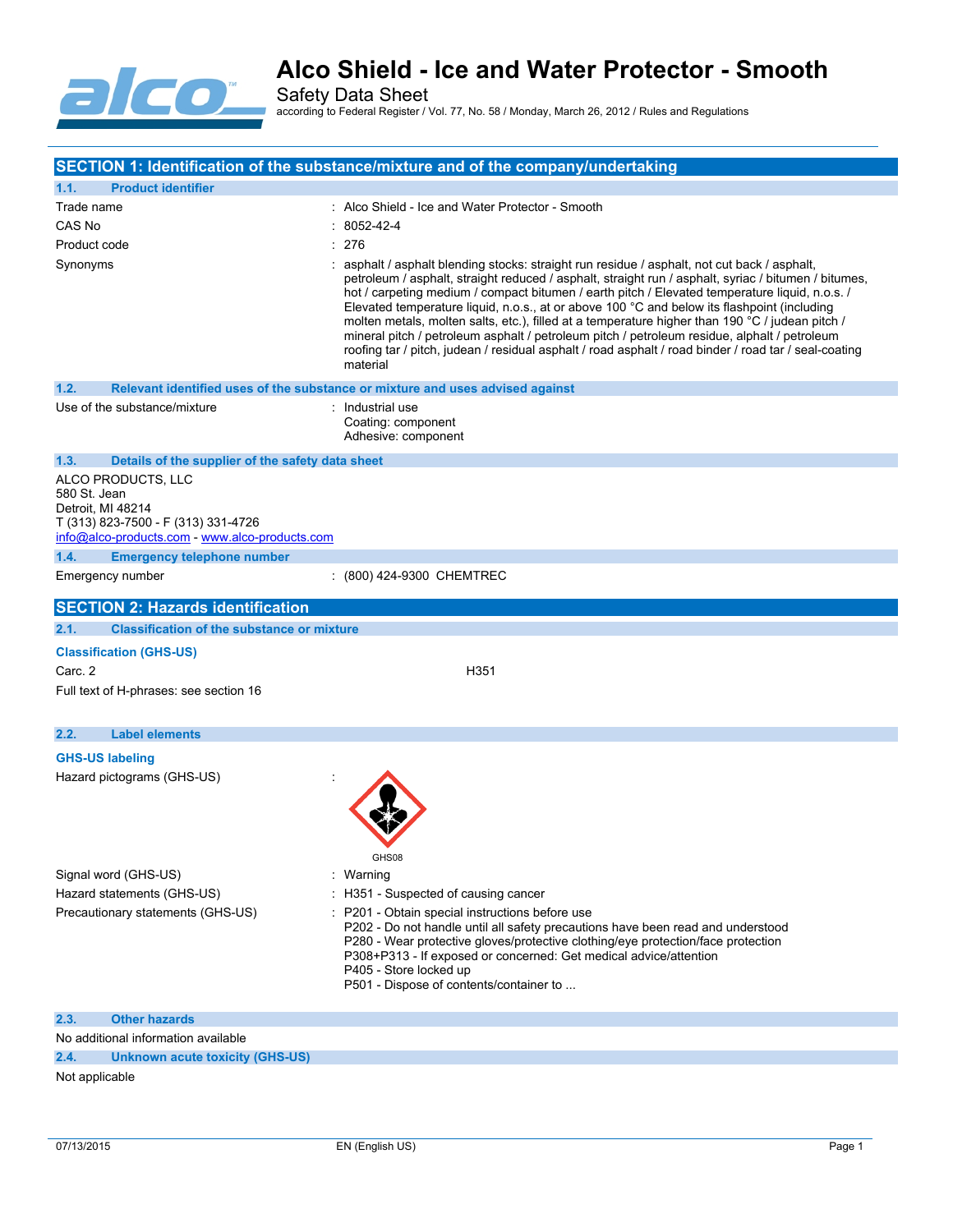Safety Data Sheet

according to Federal Register / Vol. 77, No. 58 / Monday, March 26, 2012 / Rules and Regulations

| <b>SECTION 3: Composition/information on ingredients</b>                                                                                                                                                                                                                                                                                                                                                                                   |             |                                                                                                                                                                                                                                                                                                                                                                                                                                                                                                                                                                              |            |                                |
|--------------------------------------------------------------------------------------------------------------------------------------------------------------------------------------------------------------------------------------------------------------------------------------------------------------------------------------------------------------------------------------------------------------------------------------------|-------------|------------------------------------------------------------------------------------------------------------------------------------------------------------------------------------------------------------------------------------------------------------------------------------------------------------------------------------------------------------------------------------------------------------------------------------------------------------------------------------------------------------------------------------------------------------------------------|------------|--------------------------------|
| <b>Substance</b><br>3.1.                                                                                                                                                                                                                                                                                                                                                                                                                   |             |                                                                                                                                                                                                                                                                                                                                                                                                                                                                                                                                                                              |            |                                |
| Substance type                                                                                                                                                                                                                                                                                                                                                                                                                             |             | : Multi-constituent                                                                                                                                                                                                                                                                                                                                                                                                                                                                                                                                                          |            |                                |
| Name                                                                                                                                                                                                                                                                                                                                                                                                                                       |             | : Alco Shield - Ice and Water Protector - Smooth                                                                                                                                                                                                                                                                                                                                                                                                                                                                                                                             |            |                                |
| CAS No                                                                                                                                                                                                                                                                                                                                                                                                                                     | : 8052-42-4 |                                                                                                                                                                                                                                                                                                                                                                                                                                                                                                                                                                              |            |                                |
| <b>Name</b>                                                                                                                                                                                                                                                                                                                                                                                                                                |             | <b>Product identifier</b>                                                                                                                                                                                                                                                                                                                                                                                                                                                                                                                                                    | $\%$       | <b>Classification (GHS-US)</b> |
| Pétroles (bitumes de) (fumées);Асфалт (битуми) (по<br>бензен); Bitumes, Vapeurs et aérosols lors du travail à<br>chaud; Asfalt (aurud); Asphalt (Bitumen), petroleum fumes,<br>(inhalable fraction);Asfalt (røyk);Asfalt naftowy dymy;Asfalto<br>(betuminoso), fumos (aerossóis solúveis em benzeno);Asfalt<br>(fumuri); bitumen - pare in aerosoli pri toplotni<br>obdelavi; Asphalt, petroleum fumes; Bitumen fumes; Asfalt<br>(bitumen) |             | (CAS No) 8052-42-4                                                                                                                                                                                                                                                                                                                                                                                                                                                                                                                                                           | $80 - 100$ | Carc. 2, H351                  |
| Full text of H-phrases: see section 16                                                                                                                                                                                                                                                                                                                                                                                                     |             |                                                                                                                                                                                                                                                                                                                                                                                                                                                                                                                                                                              |            |                                |
| <b>Mixture</b><br>3.2.                                                                                                                                                                                                                                                                                                                                                                                                                     |             |                                                                                                                                                                                                                                                                                                                                                                                                                                                                                                                                                                              |            |                                |
| Not applicable                                                                                                                                                                                                                                                                                                                                                                                                                             |             |                                                                                                                                                                                                                                                                                                                                                                                                                                                                                                                                                                              |            |                                |
| 4.1.<br><b>Description of first aid measures</b>                                                                                                                                                                                                                                                                                                                                                                                           |             |                                                                                                                                                                                                                                                                                                                                                                                                                                                                                                                                                                              |            |                                |
| First-aid measures general                                                                                                                                                                                                                                                                                                                                                                                                                 |             | : Check the vital functions. Unconscious: maintain adequate airway and respiration. Respiratory<br>arrest: artificial respiration or oxygen. Cardiac arrest: perform resuscitation. Victim conscious<br>with laboured breathing: half-seated. Victim in shock: on his back with legs slightly raised.<br>Vomiting: prevent asphyxia/aspiration pneumonia. Prevent cooling by covering the victim (no<br>warming up). Keep watching the victim. Give psychological aid. Keep the victim calm, avoid<br>physical strain. Depending on the victim's condition: doctor/hospital. |            |                                |
| First-aid measures after inhalation                                                                                                                                                                                                                                                                                                                                                                                                        |             | Remove the victim into fresh air. Respiratory problems: consult a doctor/medical service.                                                                                                                                                                                                                                                                                                                                                                                                                                                                                    |            |                                |
| First-aid measures after skin contact                                                                                                                                                                                                                                                                                                                                                                                                      | hospital.   | In case of burns: Wash immediately with lots of water (15 minutes)/shower. Do not tear off<br>solidified product from the skin. Do not remove clothing if it sticks to the skin. Cover wounds<br>with sterile bandage. Consult a doctor/medical service. If burned surface > 10%: take victim to                                                                                                                                                                                                                                                                             |            |                                |
| First-aid measures after eye contact                                                                                                                                                                                                                                                                                                                                                                                                       |             | : In case of burns: Rinse immediately with plenty of water for 15 minutes. Do not apply<br>neutralizing agents. Take victim to an ophthalmologist.                                                                                                                                                                                                                                                                                                                                                                                                                           |            |                                |
| First-aid measures after ingestion                                                                                                                                                                                                                                                                                                                                                                                                         |             | Rinse mouth with water. Immediately after ingestion: give lots of water to drink. Do not induce<br>vomiting. Call Poison Information Centre (www.big.be/antigif.htm). Consult a doctor/medical<br>service if you feel unwell. Ingestion of large quantities: immediately to hospital.                                                                                                                                                                                                                                                                                        |            |                                |
| 4.2.<br>Most important symptoms and effects, both acute and delayed                                                                                                                                                                                                                                                                                                                                                                        |             |                                                                                                                                                                                                                                                                                                                                                                                                                                                                                                                                                                              |            |                                |
| Symptoms/injuries after inhalation                                                                                                                                                                                                                                                                                                                                                                                                         |             | : ON HEATING: Headache. Irritation of the respiratory tract. Nausea.                                                                                                                                                                                                                                                                                                                                                                                                                                                                                                         |            |                                |
| Symptoms/injuries after skin contact                                                                                                                                                                                                                                                                                                                                                                                                       |             | : ON HEATING: Burns.                                                                                                                                                                                                                                                                                                                                                                                                                                                                                                                                                         |            |                                |
| Symptoms/injuries after eye contact                                                                                                                                                                                                                                                                                                                                                                                                        |             | EXPOSURE TO HIGH CONCENTRATIONS: Irritation of the eye tissue.                                                                                                                                                                                                                                                                                                                                                                                                                                                                                                               |            |                                |
| Symptoms/injuries after ingestion                                                                                                                                                                                                                                                                                                                                                                                                          |             | No data available.                                                                                                                                                                                                                                                                                                                                                                                                                                                                                                                                                           |            |                                |
| Chronic symptoms                                                                                                                                                                                                                                                                                                                                                                                                                           |             | : No effects known.                                                                                                                                                                                                                                                                                                                                                                                                                                                                                                                                                          |            |                                |
| 4.3.<br>Indication of any immediate medical attention and special treatment needed<br>No additional information available                                                                                                                                                                                                                                                                                                                  |             |                                                                                                                                                                                                                                                                                                                                                                                                                                                                                                                                                                              |            |                                |
|                                                                                                                                                                                                                                                                                                                                                                                                                                            |             |                                                                                                                                                                                                                                                                                                                                                                                                                                                                                                                                                                              |            |                                |
| <b>SECTION 5: Firefighting measures</b>                                                                                                                                                                                                                                                                                                                                                                                                    |             |                                                                                                                                                                                                                                                                                                                                                                                                                                                                                                                                                                              |            |                                |
| 5.1.<br><b>Extinguishing media</b>                                                                                                                                                                                                                                                                                                                                                                                                         |             |                                                                                                                                                                                                                                                                                                                                                                                                                                                                                                                                                                              |            |                                |
| Suitable extinguishing media                                                                                                                                                                                                                                                                                                                                                                                                               |             | : Water spray. Polyvalent foam. BC powder. Sand/earth. Carbon dioxide.                                                                                                                                                                                                                                                                                                                                                                                                                                                                                                       |            |                                |
| Unsuitable extinguishing media                                                                                                                                                                                                                                                                                                                                                                                                             |             | : Container may slop over if solid jet (water/foam) is applied.                                                                                                                                                                                                                                                                                                                                                                                                                                                                                                              |            |                                |
| 5.2.<br>Special hazards arising from the substance or mixture                                                                                                                                                                                                                                                                                                                                                                              |             |                                                                                                                                                                                                                                                                                                                                                                                                                                                                                                                                                                              |            |                                |
| Fire hazard                                                                                                                                                                                                                                                                                                                                                                                                                                |             | : DIRECT FIRE HAZARD. Not easily combustible. INDIRECT FIRE HAZARD. Temperature<br>above flashpoint: higher fire/explosion hazard.                                                                                                                                                                                                                                                                                                                                                                                                                                           |            |                                |
| Explosion hazard                                                                                                                                                                                                                                                                                                                                                                                                                           |             | DIRECT EXPLOSION HAZARD. No data available on direct explosion hazard. INDIRECT<br>EXPLOSION HAZARD. No data available on indirect explosion hazard.                                                                                                                                                                                                                                                                                                                                                                                                                         |            |                                |
| Reactivity                                                                                                                                                                                                                                                                                                                                                                                                                                 |             | : In molten state: reacts violently with water (moisture). On heating: formation of small quantities<br>of hydrogen sulphide. Upon combustion: CO and CO2 are formed.                                                                                                                                                                                                                                                                                                                                                                                                        |            |                                |
| 5.3.<br><b>Advice for firefighters</b>                                                                                                                                                                                                                                                                                                                                                                                                     |             |                                                                                                                                                                                                                                                                                                                                                                                                                                                                                                                                                                              |            |                                |
| Precautionary measures fire                                                                                                                                                                                                                                                                                                                                                                                                                |             | : Exposure to fire/heat: keep upwind. Exposure to fire/heat: seal off low-lying areas. Exposure to<br>fire/heat: have neighbourhood close doors and windows.                                                                                                                                                                                                                                                                                                                                                                                                                 |            |                                |
| Firefighting instructions                                                                                                                                                                                                                                                                                                                                                                                                                  |             | Cool tanks/drums with water spray/remove them into safety.                                                                                                                                                                                                                                                                                                                                                                                                                                                                                                                   |            |                                |
| 07/13/2015                                                                                                                                                                                                                                                                                                                                                                                                                                 |             | EN (English US)                                                                                                                                                                                                                                                                                                                                                                                                                                                                                                                                                              |            | 2/7                            |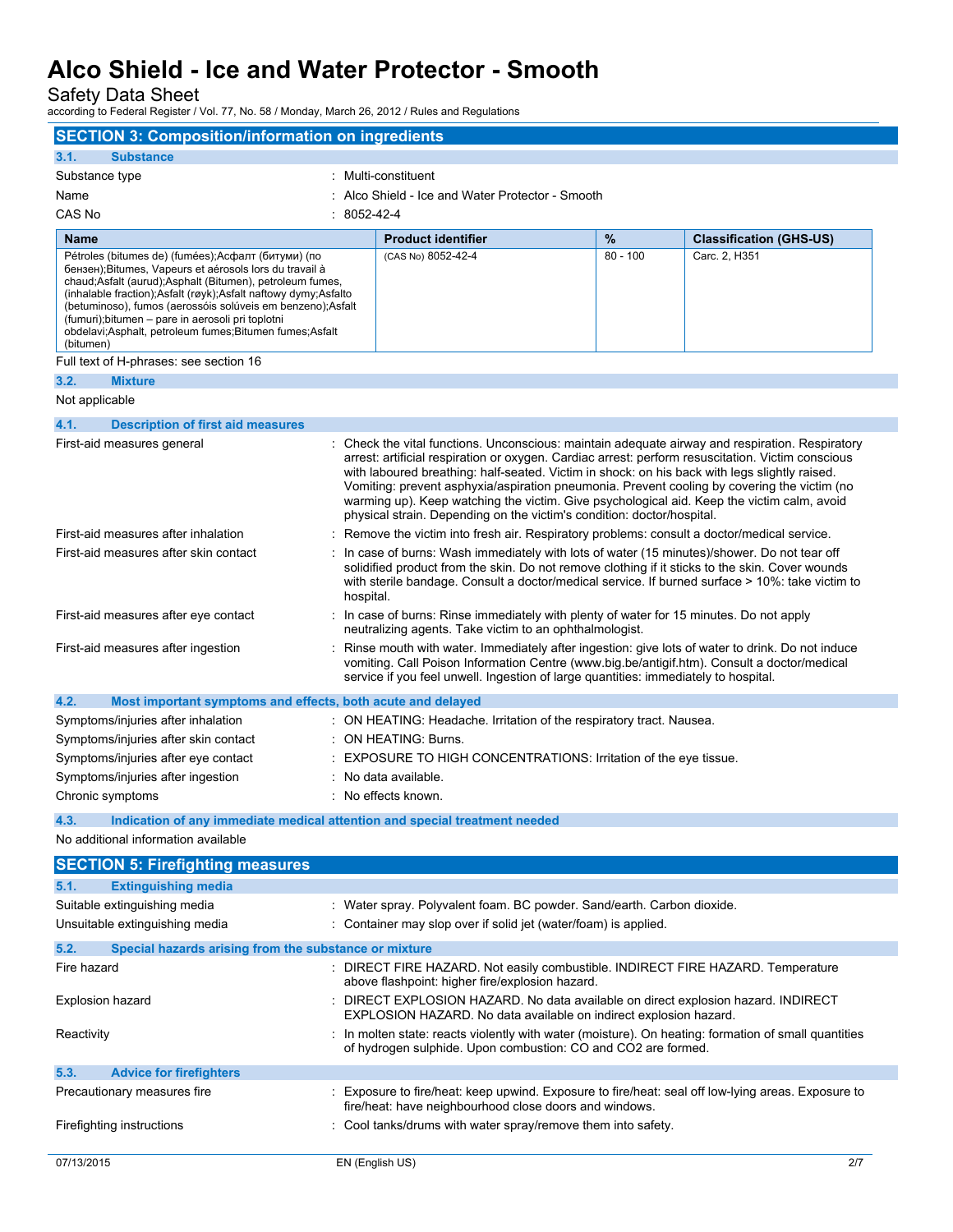Safety Data Sheet

according to Federal Register / Vol. 77, No. 58 / Monday, March 26, 2012 / Rules and Regulations

| Protection during firefighting                                              | : Heat/fire exposure: compressed air/oxygen apparatus.                                                                                                                                                                                                                                                                                                      |  |  |
|-----------------------------------------------------------------------------|-------------------------------------------------------------------------------------------------------------------------------------------------------------------------------------------------------------------------------------------------------------------------------------------------------------------------------------------------------------|--|--|
| <b>SECTION 6: Accidental release measures</b>                               |                                                                                                                                                                                                                                                                                                                                                             |  |  |
| Personal precautions, protective equipment and emergency procedures<br>6.1. |                                                                                                                                                                                                                                                                                                                                                             |  |  |
|                                                                             |                                                                                                                                                                                                                                                                                                                                                             |  |  |
| 6.1.1.<br>For non-emergency personnel<br>Protective equipment               | Gloves. Protective clothing. Large spills/in enclosed spaces: compressed air apparatus. See<br>"Material-Handling" to select protective clothing.                                                                                                                                                                                                           |  |  |
| Emergency procedures                                                        | : Mark the danger area. No naked flames. Wash contaminated clothes.                                                                                                                                                                                                                                                                                         |  |  |
| 6.1.2.<br>For emergency responders                                          |                                                                                                                                                                                                                                                                                                                                                             |  |  |
| No additional information available                                         |                                                                                                                                                                                                                                                                                                                                                             |  |  |
| 6.2.<br><b>Environmental precautions</b>                                    |                                                                                                                                                                                                                                                                                                                                                             |  |  |
| No additional information available                                         |                                                                                                                                                                                                                                                                                                                                                             |  |  |
| Methods and material for containment and cleaning up<br>6.3.                |                                                                                                                                                                                                                                                                                                                                                             |  |  |
| For containment                                                             | : Contain released substance, pump into suitable containers. Plug the leak, cut off the supply.                                                                                                                                                                                                                                                             |  |  |
| Methods for cleaning up                                                     | If melted: allow liquid to solidify before taking it up. Start cleanup only if spill has cooled<br>completely. Wash clothing and equipment after handling.                                                                                                                                                                                                  |  |  |
| <b>Reference to other sections</b><br>6.4.                                  |                                                                                                                                                                                                                                                                                                                                                             |  |  |
| No additional information available                                         |                                                                                                                                                                                                                                                                                                                                                             |  |  |
| <b>SECTION 7: Handling and storage</b>                                      |                                                                                                                                                                                                                                                                                                                                                             |  |  |
| <b>Precautions for safe handling</b><br>7.1.                                |                                                                                                                                                                                                                                                                                                                                                             |  |  |
| Precautions for safe handling                                               | : Comply with the legal requirements. Remove contaminated clothing immediately. Clean<br>contaminated clothing. Keep away from naked flames/heat. Observe strict hygiene. Keep<br>container tightly closed. Measure the concentration in the air regularly. Carry operations in the<br>open/under local exhaust/ventilation or with respiratory protection. |  |  |
| 7.2.<br>Conditions for safe storage, including any incompatibilities        |                                                                                                                                                                                                                                                                                                                                                             |  |  |
| Storage temperature                                                         | : $>21^{\circ}$ C                                                                                                                                                                                                                                                                                                                                           |  |  |
| Heat-ignition                                                               | : KEEP SUBSTANCE AWAY FROM: heat sources.                                                                                                                                                                                                                                                                                                                   |  |  |
| Prohibitions on mixed storage                                               | KEEP SUBSTANCE AWAY FROM: oxidizing agents.                                                                                                                                                                                                                                                                                                                 |  |  |
| Storage area                                                                | Keep container in a well-ventilated place. Fireproof storeroom. Meet the legal requirements.                                                                                                                                                                                                                                                                |  |  |
| Special rules on packaging                                                  | SPECIAL REQUIREMENTS: closing. correctly labelled. meet the legal requirements. Secure<br>fragile packagings in solid containers.                                                                                                                                                                                                                           |  |  |
| Packaging materials                                                         | SUITABLE MATERIAL: No data available. MATERIAL TO AVOID: No data available.                                                                                                                                                                                                                                                                                 |  |  |
| <b>Specific end use(s)</b><br>7.3.                                          |                                                                                                                                                                                                                                                                                                                                                             |  |  |
| No additional information available                                         |                                                                                                                                                                                                                                                                                                                                                             |  |  |
| <b>SECTION 8: Exposure controls/personal protection</b>                     |                                                                                                                                                                                                                                                                                                                                                             |  |  |

**8.1. Control parameters**

L

| Alco Shield - Ice and Water Protector - Smooth (8052-42-4)                                                                                                                                                                                                                                                                                                                                                                           |                                |                         |  |
|--------------------------------------------------------------------------------------------------------------------------------------------------------------------------------------------------------------------------------------------------------------------------------------------------------------------------------------------------------------------------------------------------------------------------------------|--------------------------------|-------------------------|--|
| <b>ACGIH</b>                                                                                                                                                                                                                                                                                                                                                                                                                         | ACGIH TWA (mg/m <sup>3</sup> ) | $0.5$ mg/m <sup>3</sup> |  |
| <b>OSHA</b>                                                                                                                                                                                                                                                                                                                                                                                                                          | Not applicable                 |                         |  |
| Pétroles (bitumes de) (fumées);Асфалт (битуми) (по бензен);Bitumes, Vapeurs et aérosols lors du travail à chaud;Asfalt<br>(aurud);Asphalt (Bitumen), petroleum fumes, (inhalable fraction);Asfalt (røyk);Asfalt naftowy dymy;Asfalto (betuminoso), fumos<br>(aerossóis solúveis em benzeno);Asfalt (fumuri);bitumen – pare in aerosoli pri toplotni obdelavi;Asphalt, petroleum fumes;Bitumen<br>fumes: Asfalt (bitumen) (8052-42-4) |                                |                         |  |
| <b>ACGIH</b>                                                                                                                                                                                                                                                                                                                                                                                                                         | ACGIH TWA (ppm)                | $0.5$ ppm               |  |
| <b>OSHA</b>                                                                                                                                                                                                                                                                                                                                                                                                                          | Not applicable                 |                         |  |

| 8.2.            | <b>Exposure controls</b>          |                                                                                                                                               |
|-----------------|-----------------------------------|-----------------------------------------------------------------------------------------------------------------------------------------------|
|                 | Materials for protective clothing | : GIVE GOOD RESISTANCE: leather. viton. GIVE LESS RESISTANCE: neoprene. GIVE POOR<br>RESISTANCE: butyl rubber. chlorosulfonated polyethylene. |
| Hand protection |                                   | : Gloves.                                                                                                                                     |
| Eye protection  |                                   | : Safety glasses.                                                                                                                             |
|                 | Skin and body protection          | : Heatproof clothing.                                                                                                                         |
|                 | Respiratory protection            | : On heating: Gas mask with filter type A.                                                                                                    |
| 07/13/2015      |                                   | 3/7<br>EN (English US)                                                                                                                        |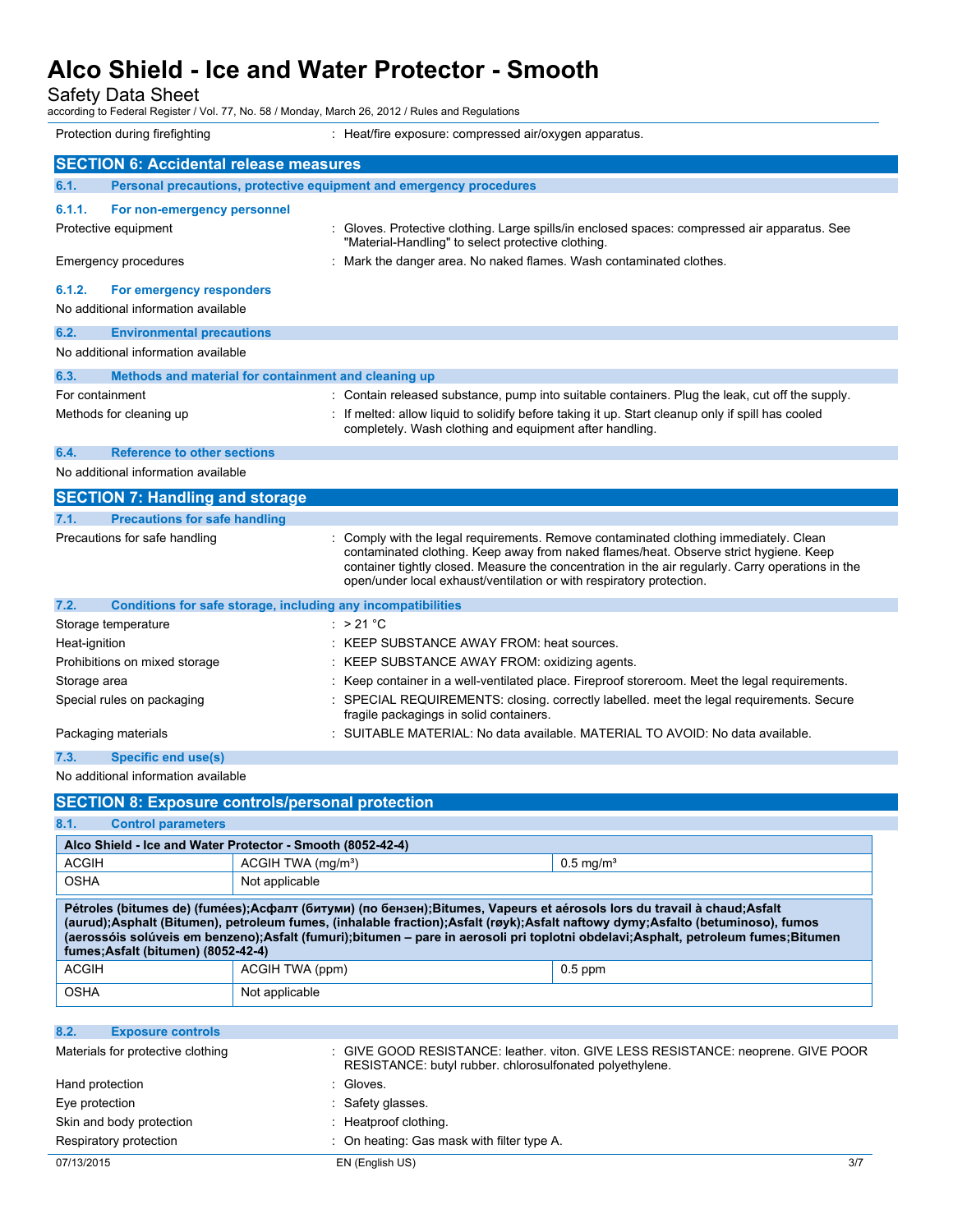Safety Data Sheet

according to Federal Register / Vol. 77, No. 58 / Monday, March 26, 2012 / Rules and Regulations

| <b>SECTION 9: Physical and chemical properties</b>            |                                                                                                                                                                                             |  |  |
|---------------------------------------------------------------|---------------------------------------------------------------------------------------------------------------------------------------------------------------------------------------------|--|--|
| 9.1.<br>Information on basic physical and chemical properties |                                                                                                                                                                                             |  |  |
| Physical state                                                | : Solid                                                                                                                                                                                     |  |  |
| Appearance                                                    | Solid.                                                                                                                                                                                      |  |  |
| Color                                                         | Dark brown to black                                                                                                                                                                         |  |  |
| Odor                                                          | Characteristic odour                                                                                                                                                                        |  |  |
| Odor threshold                                                | No data available                                                                                                                                                                           |  |  |
| pH                                                            | : No data available                                                                                                                                                                         |  |  |
| Relative evaporation rate (butyl acetate=1)                   | : No data available                                                                                                                                                                         |  |  |
| Melting point                                                 | : No data available                                                                                                                                                                         |  |  |
| Freezing point                                                | : No data available                                                                                                                                                                         |  |  |
| Boiling point                                                 | : $>370$ °C                                                                                                                                                                                 |  |  |
| Flash point                                                   | $: 204 - 288 °C$                                                                                                                                                                            |  |  |
| Auto-ignition temperature                                     | : 350 - 485 °C                                                                                                                                                                              |  |  |
| Decomposition temperature                                     | : No data available                                                                                                                                                                         |  |  |
| Flammability (solid, gas)                                     | : No data available                                                                                                                                                                         |  |  |
| Vapor pressure                                                | : No data available                                                                                                                                                                         |  |  |
| Relative vapor density at 20 °C                               | : > 1                                                                                                                                                                                       |  |  |
| Relative density                                              | $\cdot$ > 1                                                                                                                                                                                 |  |  |
| Solubility                                                    | : Insoluble in water. Soluble in ethanol. Soluble in ether. Soluble in acetone. Soluble in<br>chloroform. Soluble in tetrachloromethane. Soluble in carbondisulfide. Soluble in turpentine. |  |  |
| Log Pow                                                       | $: > 6$ (Calculated)                                                                                                                                                                        |  |  |
| Log Kow                                                       | : No data available                                                                                                                                                                         |  |  |
| Viscosity, kinematic                                          | : No data available                                                                                                                                                                         |  |  |
| Viscosity, dynamic                                            | : > 0.17 Pa.s (135 °C)                                                                                                                                                                      |  |  |
| <b>Explosive properties</b>                                   | : No data available                                                                                                                                                                         |  |  |
| Oxidizing properties                                          | No data available                                                                                                                                                                           |  |  |
| <b>Explosive limits</b>                                       | : No data available                                                                                                                                                                         |  |  |
| <b>Other information</b><br>9.2.                              |                                                                                                                                                                                             |  |  |
| Softening point                                               | : $> 45 °C$                                                                                                                                                                                 |  |  |

#### **SECTION 10: Stability and reactivity**

**10.1. Reactivity**

In molten state: reacts violently with water (moisture). On heating: formation of small quantities of hydrogen sulphide. Upon combustion: CO and CO2 are formed.

| 10.2.                                                          | <b>Chemical stability</b>                 |                    |     |  |
|----------------------------------------------------------------|-------------------------------------------|--------------------|-----|--|
|                                                                | Stable under normal conditions.           |                    |     |  |
| 10.3.                                                          | <b>Possibility of hazardous reactions</b> |                    |     |  |
|                                                                | No additional information available       |                    |     |  |
| 10.4.                                                          | <b>Conditions to avoid</b>                |                    |     |  |
|                                                                | No additional information available       |                    |     |  |
| 10.5.                                                          | <b>Incompatible materials</b>             |                    |     |  |
|                                                                | No additional information available       |                    |     |  |
| 10.6.                                                          | <b>Hazardous decomposition products</b>   |                    |     |  |
| No additional information available                            |                                           |                    |     |  |
| <b>SECTION 11: Toxicological information</b>                   |                                           |                    |     |  |
| 11.1.                                                          | Information on toxicological effects      |                    |     |  |
|                                                                |                                           |                    |     |  |
| Acute toxicity                                                 |                                           | : Not classified   |     |  |
| Alco Shield - Ice and Water Protector - Smooth ( \f )8052-42-4 |                                           |                    |     |  |
| LD50 oral rat                                                  |                                           | > 2000 mg/kg (Rat) |     |  |
| 07/13/2015                                                     |                                           | EN (English US)    | 4/7 |  |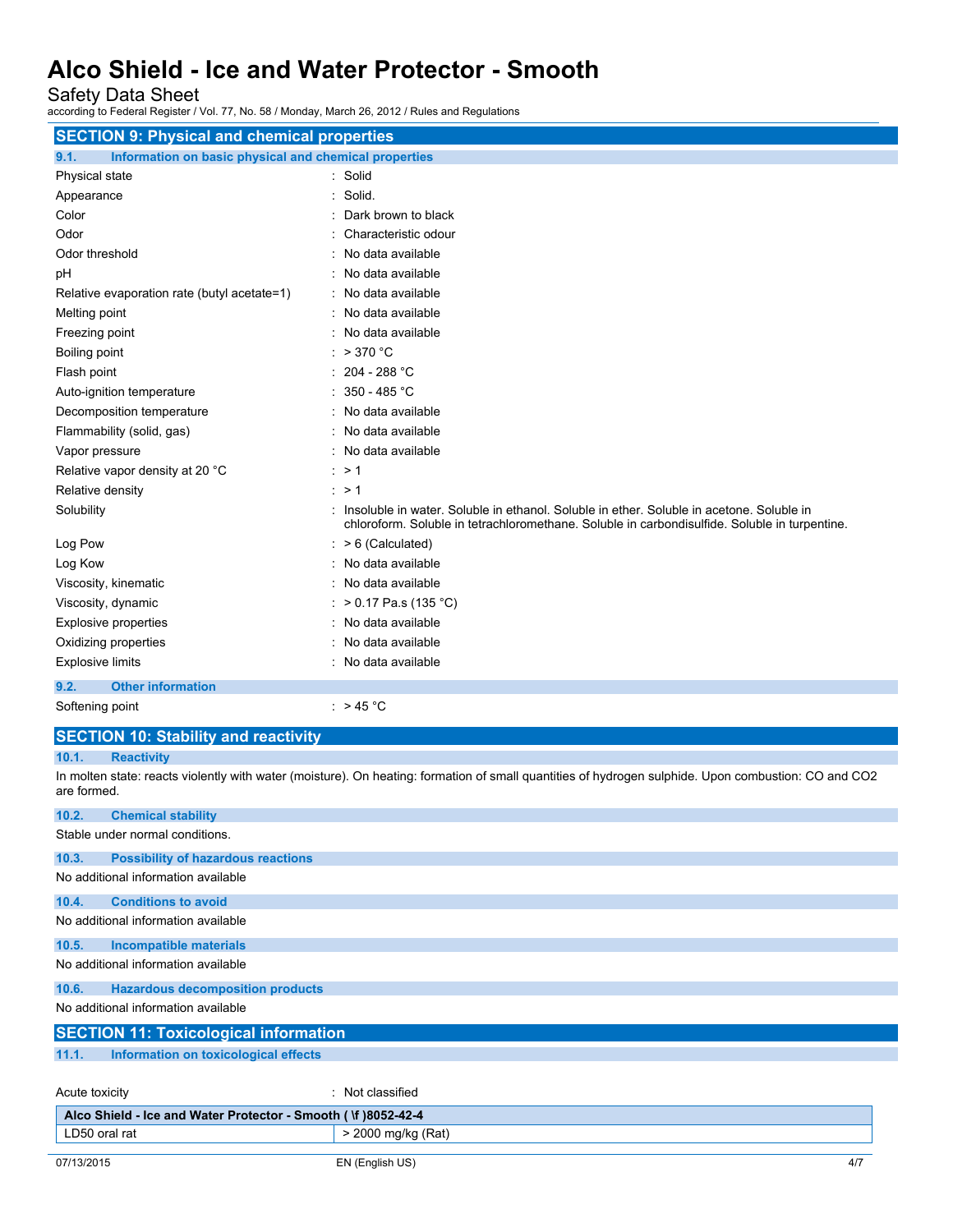Safety Data Sheet

according to Federal Register / Vol. 77, No. 58 / Monday, March 26, 2012 / Rules and Regulations

| Alco Shield - Ice and Water Protector - Smooth ( \f )8052-42-4                                                                |                                                                                                                                                                                                                                                                                                                                                                                               |
|-------------------------------------------------------------------------------------------------------------------------------|-----------------------------------------------------------------------------------------------------------------------------------------------------------------------------------------------------------------------------------------------------------------------------------------------------------------------------------------------------------------------------------------------|
| LD50 dermal rabbit                                                                                                            | > 2000 mg/kg (Rabbit)                                                                                                                                                                                                                                                                                                                                                                         |
| Skin corrosion/irritation                                                                                                     | Not classified                                                                                                                                                                                                                                                                                                                                                                                |
| Serious eye damage/irritation                                                                                                 | : Not classified                                                                                                                                                                                                                                                                                                                                                                              |
| Respiratory or skin sensitization                                                                                             | Not classified                                                                                                                                                                                                                                                                                                                                                                                |
| Germ cell mutagenicity                                                                                                        | Not classified                                                                                                                                                                                                                                                                                                                                                                                |
| Carcinogenicity                                                                                                               | : Suspected of causing cancer.                                                                                                                                                                                                                                                                                                                                                                |
| Alco Shield - Ice and Water Protector - Smooth (8052-42-4)                                                                    |                                                                                                                                                                                                                                                                                                                                                                                               |
| <b>IARC</b> group                                                                                                             | 3 - Not classifiable                                                                                                                                                                                                                                                                                                                                                                          |
| fumes; Asfalt (bitumen) (8052-42-4)                                                                                           | Pétroles (bitumes de) (fumées);Асфалт (битуми) (по бензен);Bitumes, Vapeurs et aérosols lors du travail à chaud;Asfalt<br>(aurud);Asphalt (Bitumen), petroleum fumes, (inhalable fraction);Asfalt (røyk);Asfalt naftowy dymy;Asfalto (betuminoso), fumos<br>(aerossóis solúveis em benzeno);Asfalt (fumuri);bitumen - pare in aerosoli pri toplotni obdelavi;Asphalt, petroleum fumes;Bitumen |
| IARC group                                                                                                                    | 2B - Possibly carcinogenic to humans                                                                                                                                                                                                                                                                                                                                                          |
| Reproductive toxicity                                                                                                         | : Not classified                                                                                                                                                                                                                                                                                                                                                                              |
| Specific target organ toxicity (single exposure)                                                                              | : Not classified                                                                                                                                                                                                                                                                                                                                                                              |
| Specific target organ toxicity (repeated<br>exposure)                                                                         | : Not classified                                                                                                                                                                                                                                                                                                                                                                              |
| Aspiration hazard                                                                                                             | : Not classified                                                                                                                                                                                                                                                                                                                                                                              |
| Symptoms/injuries after inhalation                                                                                            | : ON HEATING: Headache. Irritation of the respiratory tract. Nausea.                                                                                                                                                                                                                                                                                                                          |
| Symptoms/injuries after skin contact                                                                                          | : ON HEATING: Burns.                                                                                                                                                                                                                                                                                                                                                                          |
| Symptoms/injuries after eye contact                                                                                           | EXPOSURE TO HIGH CONCENTRATIONS: Irritation of the eye tissue.                                                                                                                                                                                                                                                                                                                                |
| Symptoms/injuries after ingestion                                                                                             | : No data available.                                                                                                                                                                                                                                                                                                                                                                          |
| Chronic symptoms                                                                                                              | : No effects known.                                                                                                                                                                                                                                                                                                                                                                           |
|                                                                                                                               |                                                                                                                                                                                                                                                                                                                                                                                               |
|                                                                                                                               |                                                                                                                                                                                                                                                                                                                                                                                               |
|                                                                                                                               |                                                                                                                                                                                                                                                                                                                                                                                               |
| <b>Toxicity</b>                                                                                                               |                                                                                                                                                                                                                                                                                                                                                                                               |
|                                                                                                                               | : Not classified as dangerous for the ozone layer (Regulation (EC) No 1005/2009).                                                                                                                                                                                                                                                                                                             |
|                                                                                                                               | No water pollutant (surface water). Fouling to shoreline. Not harmful to fishes (LC50(96h)<br>>1000 mg/l). Not harmful to aquatic organisms.                                                                                                                                                                                                                                                  |
| Alco Shield - Ice and Water Protector - Smooth (8052-42-4)                                                                    |                                                                                                                                                                                                                                                                                                                                                                                               |
| LC50 fish 1                                                                                                                   | > 1000 mg/l (96 h; Pisces)                                                                                                                                                                                                                                                                                                                                                                    |
| LC50 other aquatic organisms 1                                                                                                | > 1000 mg/l (96 h)                                                                                                                                                                                                                                                                                                                                                                            |
| Threshold limit other aquatic organisms 1                                                                                     | $> 1000$ mg/l (96 h)                                                                                                                                                                                                                                                                                                                                                                          |
|                                                                                                                               |                                                                                                                                                                                                                                                                                                                                                                                               |
| <b>Persistence and degradability</b>                                                                                          |                                                                                                                                                                                                                                                                                                                                                                                               |
| 12.2.<br>Alco Shield - Ice and Water Protector - Smooth (8052-42-4)                                                           | Not readily biodegradable in water.                                                                                                                                                                                                                                                                                                                                                           |
| Persistence and degradability<br><b>Bioaccumulative potential</b>                                                             |                                                                                                                                                                                                                                                                                                                                                                                               |
| Alco Shield - Ice and Water Protector - Smooth (8052-42-4)                                                                    |                                                                                                                                                                                                                                                                                                                                                                                               |
| Log Pow                                                                                                                       | > 6 (Calculated)                                                                                                                                                                                                                                                                                                                                                                              |
| Bioaccumulative potential                                                                                                     | Not bioaccumulative.                                                                                                                                                                                                                                                                                                                                                                          |
|                                                                                                                               |                                                                                                                                                                                                                                                                                                                                                                                               |
| 12.1.<br>Ecology - air<br>Ecology - water<br>12.3.<br><b>Mobility in soil</b><br>12.4.<br>No additional information available |                                                                                                                                                                                                                                                                                                                                                                                               |
|                                                                                                                               |                                                                                                                                                                                                                                                                                                                                                                                               |
| 12.5.<br><b>Other adverse effects</b>                                                                                         |                                                                                                                                                                                                                                                                                                                                                                                               |
| <b>SECTION 12: Ecological information</b><br>Effect on ozone layer                                                            |                                                                                                                                                                                                                                                                                                                                                                                               |
| Effect on the global warming                                                                                                  | : No known ecological damage caused by this product.                                                                                                                                                                                                                                                                                                                                          |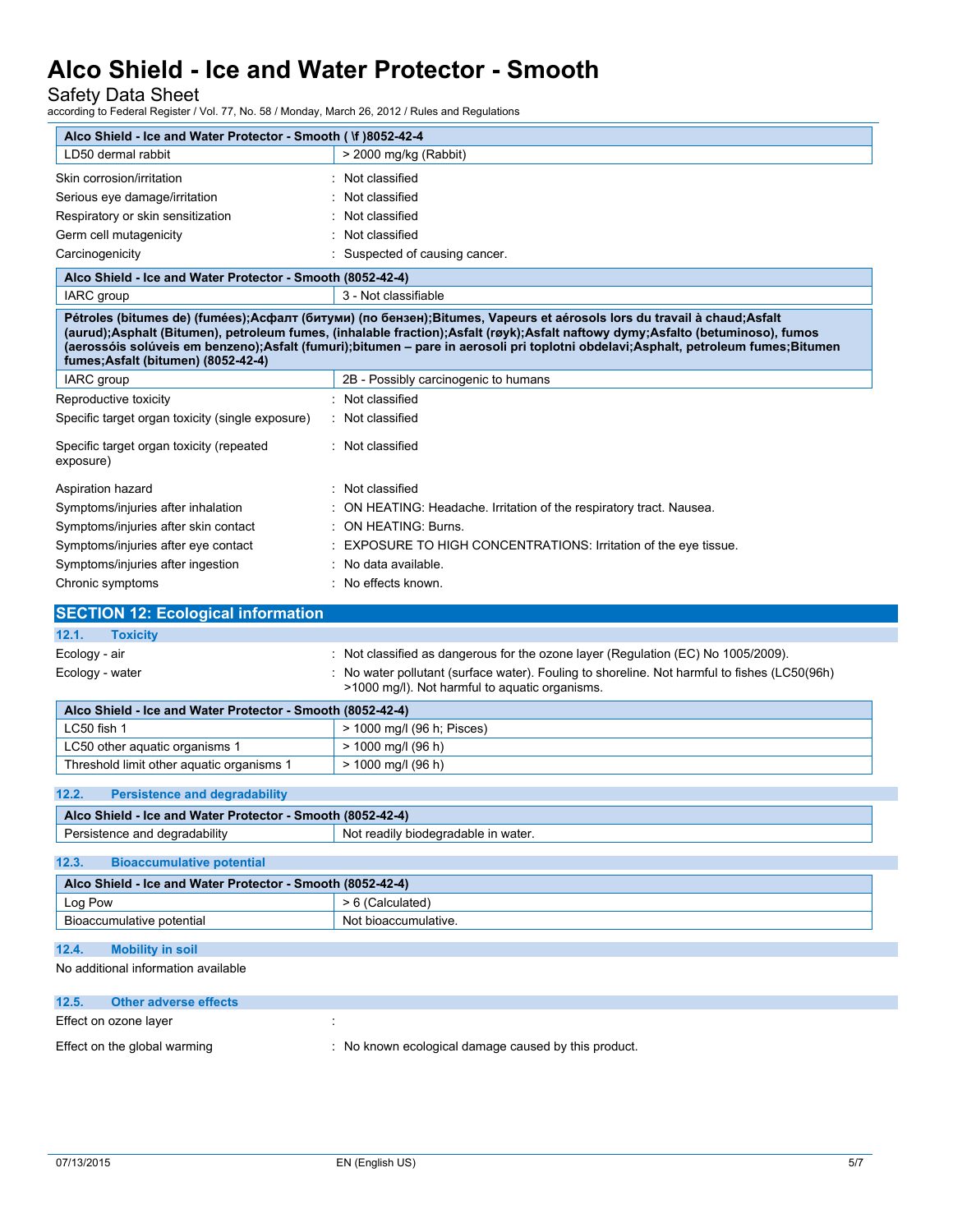Safety Data Sheet

L

according to Federal Register / Vol. 77, No. 58 / Monday, March 26, 2012 / Rules and Regulations

| <b>SECTION 13: Disposal considerations</b>                                                   |                                                                                                                                                                                                                 |     |
|----------------------------------------------------------------------------------------------|-----------------------------------------------------------------------------------------------------------------------------------------------------------------------------------------------------------------|-----|
| 13.1.<br><b>Waste treatment methods</b>                                                      |                                                                                                                                                                                                                 |     |
| Waste disposal recommendations                                                               | : Recycle/reuse. Dissolve or mix with a combustible solvent. Remove to an authorized dump.<br>Remove to an authorized incinerator equipped with an afterburner and a flue gas scrubber with<br>energy recovery. |     |
| Additional information                                                                       | : Can be considered as non hazardous waste according to Directive 2008/98/EC.                                                                                                                                   |     |
| <b>SECTION 14: Transport information</b>                                                     |                                                                                                                                                                                                                 |     |
| In accordance with DOT                                                                       |                                                                                                                                                                                                                 |     |
| Not regulated for transport                                                                  |                                                                                                                                                                                                                 |     |
| <b>Additional information</b>                                                                |                                                                                                                                                                                                                 |     |
| Other information                                                                            | : No supplementary information available.                                                                                                                                                                       |     |
| <b>ADR</b>                                                                                   |                                                                                                                                                                                                                 |     |
| Transport document description                                                               | : UN 3257, 9, III, (D)                                                                                                                                                                                          |     |
| Packing group (ADR)                                                                          | $\pm$ 111                                                                                                                                                                                                       |     |
| Class (ADR)                                                                                  | : 9 - Miscellaneous dangerous substances and articles                                                                                                                                                           |     |
| Hazard identification number (Kemler No.)                                                    | : 99                                                                                                                                                                                                            |     |
| Classification code (ADR)                                                                    | : M9                                                                                                                                                                                                            |     |
| Hazard labels (ADR)                                                                          | : 9 - Miscellaneous dangerous compounds                                                                                                                                                                         |     |
| Orange plates                                                                                | 99                                                                                                                                                                                                              |     |
| Tunnel restriction code (ADR)                                                                | <b>3257</b><br>: D                                                                                                                                                                                              |     |
| <b>Transport by sea</b>                                                                      |                                                                                                                                                                                                                 |     |
| UN-No. (IMDG)                                                                                | : 3257                                                                                                                                                                                                          |     |
| Class (IMDG)                                                                                 | : 9 - Miscellaneous dangerous compounds                                                                                                                                                                         |     |
| $EmS-No. (1)$                                                                                | $:$ F-A                                                                                                                                                                                                         |     |
| EmS-No. (2)                                                                                  | $: S-P$                                                                                                                                                                                                         |     |
|                                                                                              |                                                                                                                                                                                                                 |     |
| Air transport                                                                                |                                                                                                                                                                                                                 |     |
| UN-No.(IATA)                                                                                 | : 3257                                                                                                                                                                                                          |     |
| Class (IATA)                                                                                 | : 9 - Miscellaneous Dangerous Goods                                                                                                                                                                             |     |
| <b>SECTION 15: Regulatory information</b>                                                    |                                                                                                                                                                                                                 |     |
| 15.1. US Federal regulations<br>No additional information available                          |                                                                                                                                                                                                                 |     |
| 15.2. International regulations                                                              |                                                                                                                                                                                                                 |     |
| <b>CANADA</b><br>No additional information available                                         |                                                                                                                                                                                                                 |     |
| <b>EU-Regulations</b><br>No additional information available                                 |                                                                                                                                                                                                                 |     |
| Classification according to Regulation (EC) No. 1272/2008 [CLP]<br>Not classified            |                                                                                                                                                                                                                 |     |
| Classification according to Directive 67/548/EEC [DSD] or 1999/45/EC [DPD]<br>Not classified |                                                                                                                                                                                                                 |     |
| 15.2.2.<br><b>National regulations</b>                                                       |                                                                                                                                                                                                                 |     |
| 07/13/2015                                                                                   | EN (English US)                                                                                                                                                                                                 | 6/7 |